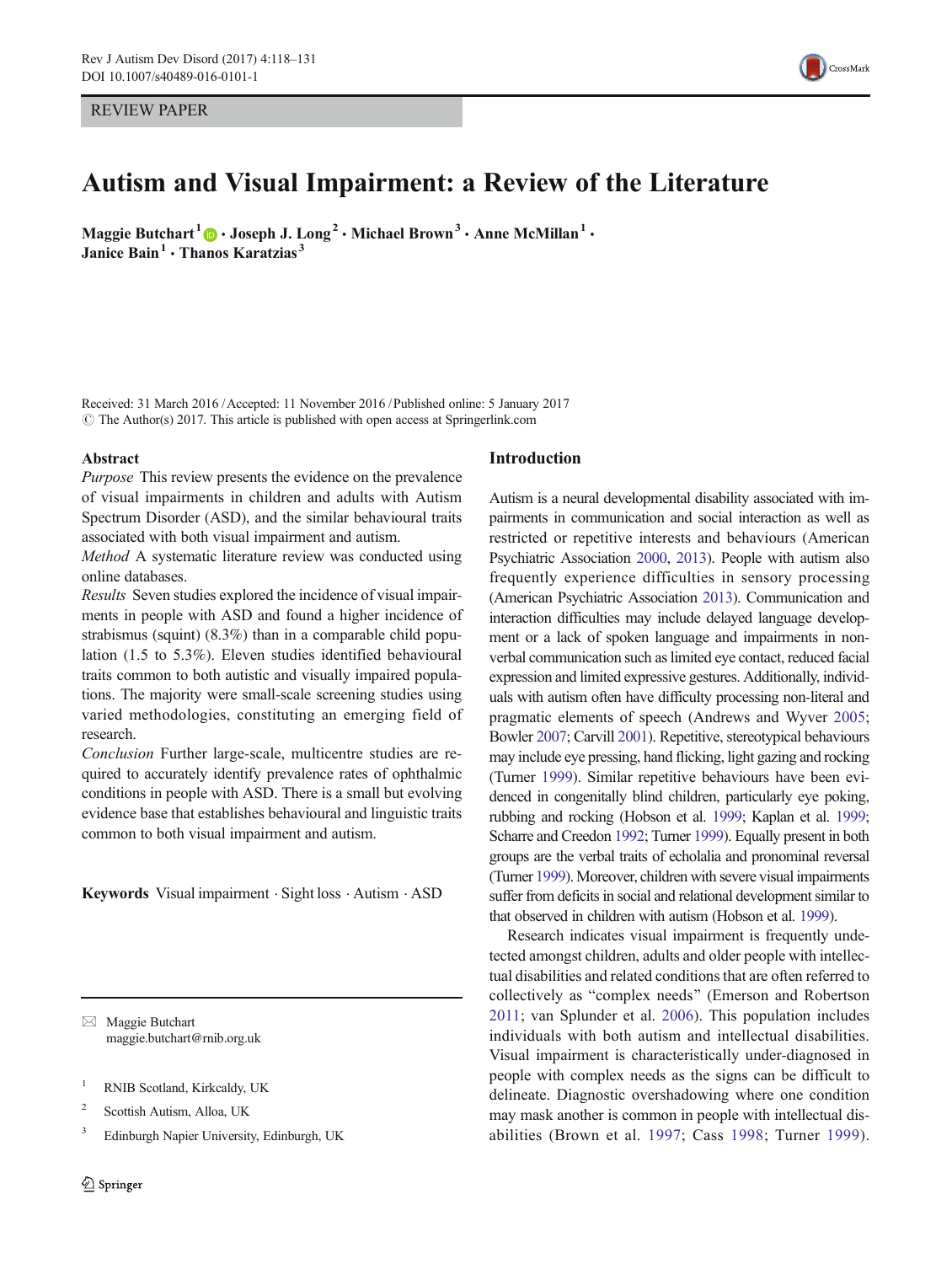Undetected visual impairments are likely to impact quality of life, stress levels, receptiveness to new information and therefore the behaviour of individuals with autism. Awareness of sight loss and visual impairment should, therefore, be of concern to those providing care and support for people on the autism spectrum.

The present review focuses on the incidence of ophthalmic conditions in people with ASD. To the best of our knowledge, no previous systematic review has been published to-date on this issue. It is anticipated this review will identify gaps in knowledge which can be used to inform further practice, education and research in this field. It should be noted that the review deals exclusively with ophthalmic conditions; for a review of broader vision and visual processing issues, see Simmons et al. [\(2009\)](#page-13-0).

## Aim and Scope of the Review

The review aims to draw together existing knowledge of visual impairment and autism to establish the evidence base to answer two questions:

- 1. What is the prevalence of visual impairments in people with Autism Spectrum Disorder established in the scientific literature?
- 2. What behavioural traits are established as being associated with both Autism Spectrum Disorder and visual impairment?

# Methods

The literature search was carried out between April and June 2015. A review of online relevant databases was conducted and this included the following: CINHAL, MEDLINE, Psychinfo, Pubmed, OVID, ERIC and EMBASE databases. Primary search terms included combinations the following key words; "autism", "autism spectrum disorder", "blindness", "sight loss" and "visual impairment".

## Definitions of Autism and Visual Impairment

Autism is defined by the American Psychiatric Association's Diagnostic and Statistical Manual of Mental Disorders (DSM-IV-TR, DSM-V) (American Psychiatric Association [2000,](#page-12-0) 2013), the International Classification of Diseases 10 (ICD 10) (World Health Organisation) [2014](#page-13-0) or recognised using ASD diagnostic tools such as the Childhood Autism Rating Scale (CARS) developed by Eric Schopler, Robert J. Reichier and Barbara Rochen Renner, and the Autism Behaviour Checklist (ABC) developed by Krug, Arick, and Almond to identify

intellectually disabled individuals with high incidences of behaviour associated with autism.

Visual impairment is defined by a range of terms including "blindness", defined by the World Health Organisation (WHO) as vision of  $\langle 3/60$ , that is being unable to see at 3 m what someone with typical vision can see at 60 m within a  $\lt 5^\circ$ field.

## Inclusion and Exclusion Criteria

The review was restricted to papers published from 2000- 2015. The timeline was selected by researchers to confine the review to recent literature.

The review inclusion and exclusion criteria were as follows:

- Type of paper: Restricted to primary research, published in English in peer-reviewed journals.
- Study Design: For question 1, only studies using quantitative research methods were included. For question 2, both quantitative and qualitative studies were included.
- & For question 1, only studies which stated a measure of the prevalence of visual impairment in people with ASD and provided quantitative/statistical estimate of the prevalence were included. For question 2, only studies which directly discussed behavioural indicators of autism as well as typical behaviour associated with visual impairment were included.

#### Criteria for Inclusion of Autistic Research Samples

Population: Studies were included that used the DSM-IV-TR criteria (American Psychiatric Association [2000\)](#page-12-0), the International Classification of Diseases 10 (ICD 10) (World Health Organisation [2014\)](#page-13-0) or recognised ASD diagnostic tools (in this case, the CARS and ABC tools) to diagnose or identify individuals as being on the autism spectrum.

# Criteria for Inclusion of Visually Impaired Research Samples

- Studies were included which noted specific ophthalmic disorders or conditions such as strabismus (squint) and refractive errors (long- and short-sightedness) in participants.
- & No restrictions were placed on the severity of visual impairment type. No restrictions were placed on the age, ethnicity or socioeconomic status of research subjects.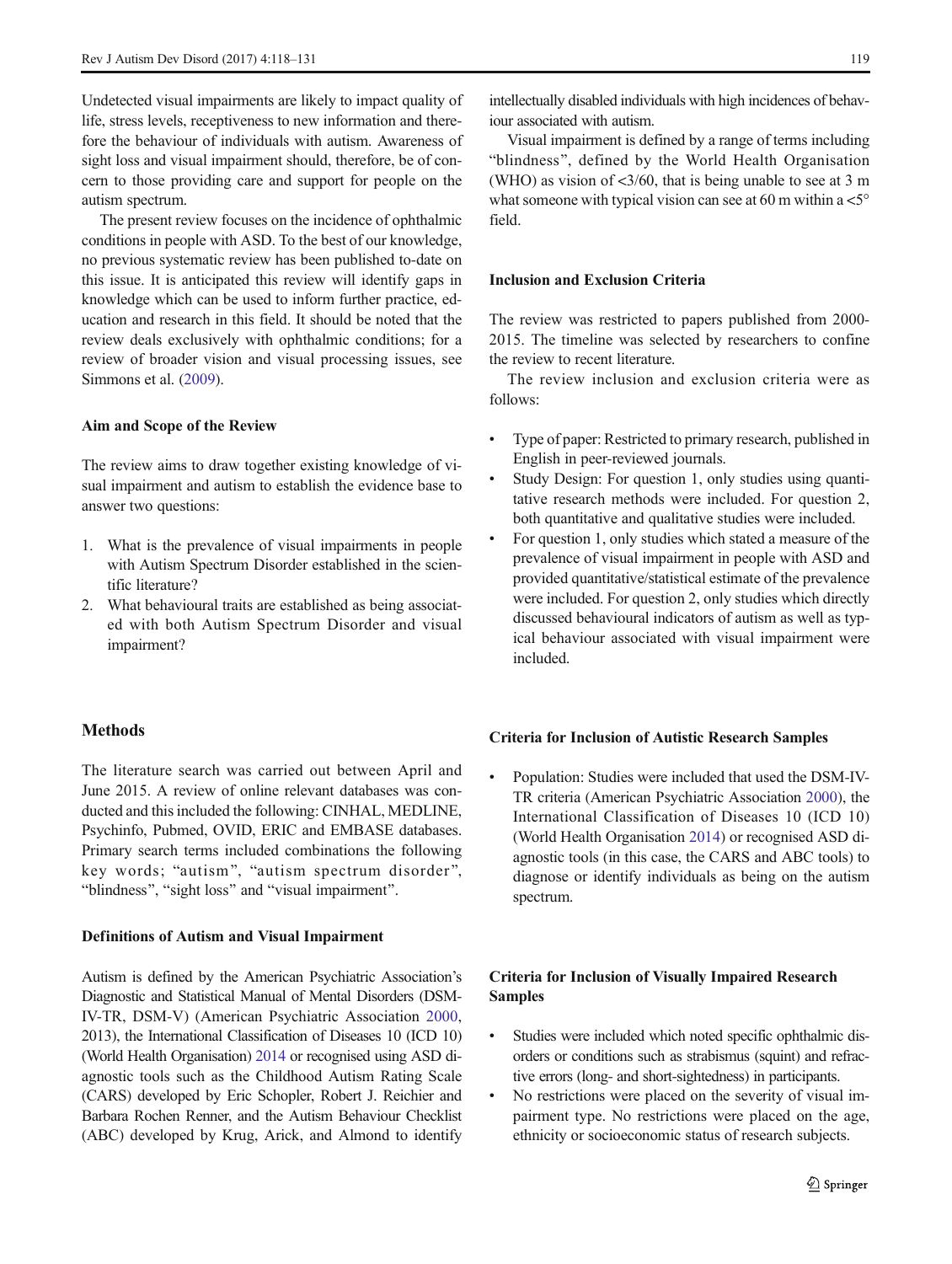## Quality Assessment

The quality of the studies was assessed using a standardised tool, the Quality Assessment Tool for Quantitative Studies (Thomas et al. [2004](#page-13-0)). The tool consists of nine components: (1) target population selection bias, (2) study design, (3) confounders, (4) blinding, (5) data collection methods and validity, (6) withdrawals and dropouts, (7) intervention integrity, (8) analysis and (9) global ratings. For this review, the fourth, seventh and eight components were not applicable as included studies were cross-sectional or case controlled and therefore did not test an intervention. Included studies were then rated strong, moderate or weak according to the remaining defined criteria outlined in the assessment tool. The component ratings were used to obtain an overall rating. A study was given a global rating of "strong" when there were no weak component ratings, "moderate" when there was one weak rating and "weak" when there were two or more weak component ratings (Thomas et al. [2004](#page-13-0)).

### Synthesis

A narrative synthesis approach was adopted to integrate the data extracted from the qualifying studies. This approach synthesises findings from multiple studies through an examination of the texts to summarise and explain the findings (Popay et al. [2006](#page-13-0)). The following key data was extracted and collated from all the included papers: sample size; participant characteristics including gender and age, prevalence rates of coinciding visual impairment and autism; types of ophthalmic condition identified in samples; information on the methods of autism diagnosis; and behavioural traits associated with both autism and visual impairment observed in subjects.

# Results

The combined searches yielded 252 citations (see Fig. [1](#page-3-0)). A total of 222 studies were excluded that did not meet the inclusion criteria or were duplicates, books or policy documents. At stage II, 52 abstracts were reviewed and a further 28 were excluded. At stage III, 24 papers were retained for secondary evaluation where a further six were excluded as they did not meet the inclusion criteria for at least one of the following reasons:

- Not primary research  $(\times 5)$
- Not within the scope of review questions  $(\times 1)$

The remaining 18 full text papers were retrieved for detailed review. Seven studies provided data on the prevalence of visual impairments in people with ASD, and 11 provided

data on the behavioural traits common to both visual impairment and autism.

The evidence included in this review predominantly involves screening studies with only six studies employing a control group (Dammeyer [2014](#page-12-0); Gal et al. [2008;](#page-12-0) Hartshorne et al. [2005;](#page-12-0) Hobson and Lee [2010;](#page-12-0) Hoevenaars-van den Boom et al. [2009;](#page-12-0) Milne et al. [2009\)](#page-13-0). While the lack of control groups limits the robustness of the evidence, the screening studies provide quality information on the aetiology of a condition. Data from screening studies convey cumulative incidences of features and symptoms that indicate a relationship to a given condition (Mann [2003\)](#page-13-0).

# The Prevalence of Visual Impairment in People with ASD

The evidence relating to the prevalence of sight loss in people with ASD since 2000 is limited to seven studies (Black et al. [2013;](#page-12-0) Ezegwui et al. [2014](#page-12-0); Ikeda et al. [2013](#page-12-0); Kabatas et al. [2015;](#page-12-0) Kielinen et al. [2004;](#page-12-0) Milne et al. [2009;](#page-13-0) Mukaddes et al. [2007\)](#page-13-0). Table [1](#page-4-0) details the quality of the evidence based on the criteria proposed in the Quality Assessment Tool for Quantitative Studies (Thomas et al. [2004](#page-13-0)). Six studies were rated as moderate and one as strong according to the above criteria. The moderate ratings were attributed as the papers lacked information on the study design and provided no information on control for confounding variables or dropout rates.

Of the seven studies, one cross-sectional study explored the range of medical disorders in people with autism (Kielinen et al. [2004](#page-12-0)), five studies screened ASD participants for the presence of ophthalmic conditions (Black et al. [2013;](#page-12-0) Ezegwui et al. [2014;](#page-12-0) Kabatas et al. [2015;](#page-12-0) Ikeda et al. [2013;](#page-12-0) Milne et al. [2009\)](#page-13-0) while one further study alternated the perspective to examine a visually impaired cohort for ASD (Mukaddes et al. [2007\)](#page-13-0). Table [2](#page-5-0) details the participant demographics, study design and findings from the studies included in the review.

Sample size varied across the studies; of the six screening studies, four included large samples which were, respectively, 324 (Kabatas et al. [2015](#page-12-0)), 257 (Mukaddes et al. [2007\)](#page-13-0), 187 (Kielinen et al. [2004\)](#page-12-0), and 154 (Ikeda et al. [2013\)](#page-12-0). Three were smaller scale studies; Milne et al. [\(2009\)](#page-13-0) had 51 participants. Black et al. ([2013](#page-12-0)) included 44 subjects and Ezegwui et al. [\(2014\)](#page-12-0) had 18 subjects.

All seven studies examined child/adolescent subjects with an age range from 1 to 18 years of age. Additionally, Black et al. [\(2013\)](#page-12-0) included young adults up to the age of 22 but the distribution of ages within the sample was not specified. That all the qualifying studies included young samples means that the incidence of age-related visual impairments remains to be established in the autistic population.

Male predominance has been reported in autism (Fombonne et al. [2011](#page-12-0)), and in six of the seven studies, male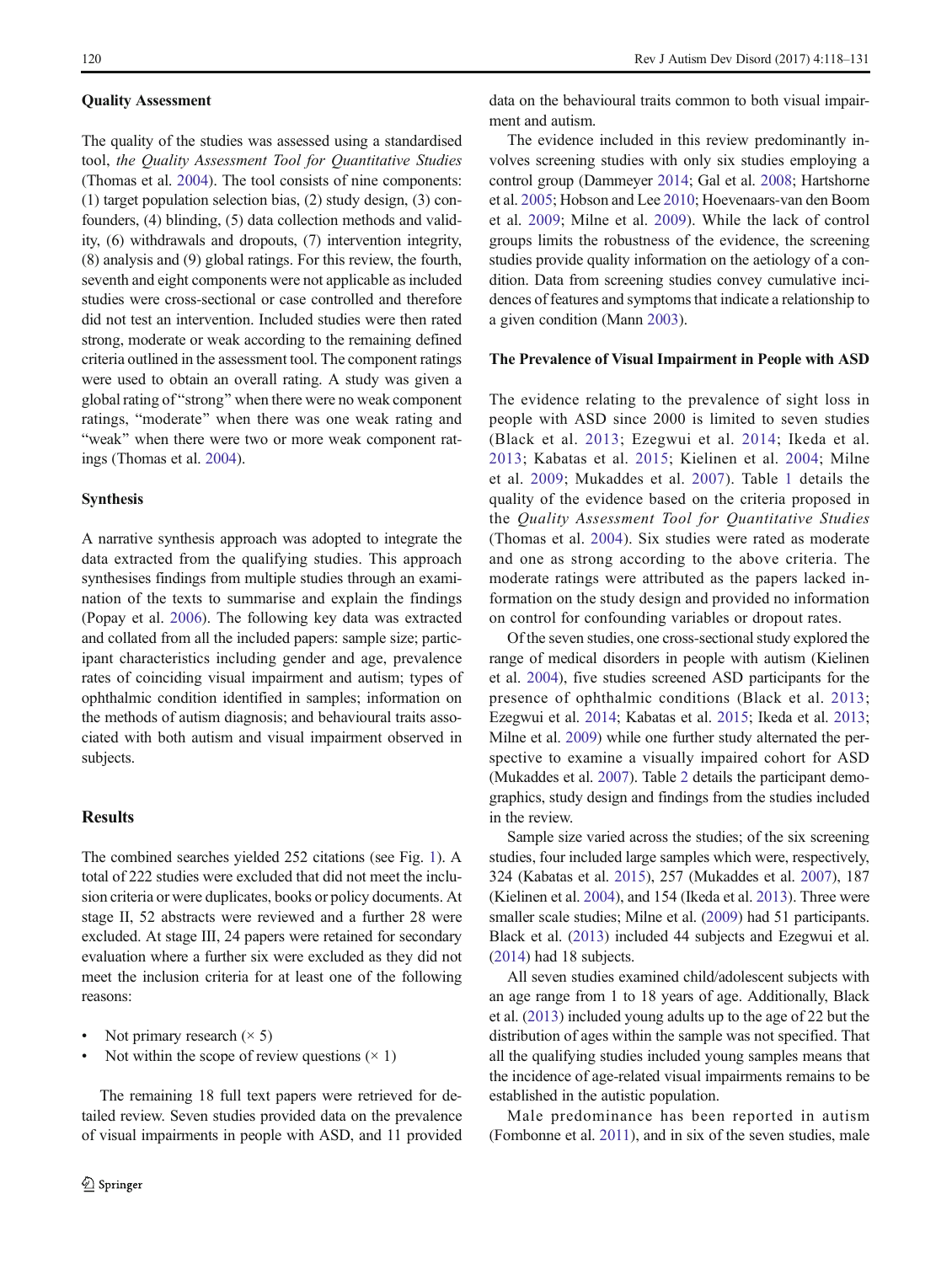<span id="page-3-0"></span>

subjects largely dominated. The study by Mukaddes et al. [\(2007](#page-13-0)) was 70% male, Milne et al. ([2009\)](#page-13-0) had 86% male participants in the ASD group, Ikeda et al. ([2013](#page-12-0)) had 79% males, Black et al. [\(2013\)](#page-12-0) had 75% male subjects, Ezegwui et al. [\(2014\)](#page-12-0), a 72% male sample, and the sample in Kabatas et al. ([2015\)](#page-12-0) was 82% male. Kielinen et al. ([2004\)](#page-12-0) did not specify gender division. The gender balance of the included research samples reflects the male majority in the currently diagnosed autistic population. However, it may be noted that current research relating to possible sex differences in the autism phenotype suggests that females with autism may be under- or mis-diagnosed (Lai et al. [2015;](#page-13-0) Van Wijngaarden-Cremers et al. [2014\)](#page-13-0) and that the sex ratio of males and females diagnosed with autism may change over time.

As noted above, the screening studies either examined individuals diagnosed with autism and assessed their vision or looked at a visually impaired cohort and assessed them for autism. This is a potentially rigorous study design; however, lack of detail regarding selection criteria and specificity of diagnoses limits the strength of the findings. For example, Milne et al. [\(2009\)](#page-13-0) screened the vision in children and adolescents with ASD  $(n = 51)$  and a typically developing nonmatched control group  $(n = 44)$ , and noted, in the limitations, that not all participants completed all tasks and IQ data were not completed for some participants. Similarly, Ikeda et al. [\(2013\)](#page-12-0) examined an identified autistic population from a specific clinic and retrospectively examined records for ophthalmic conditions. However, only 38% of the sample had complete eye examinations.

Table [3](#page-7-0) documents the prevalence of refractive errors and strabismus found in each of the studied groups. As the table shows, Kabatas et al. ([2015](#page-12-0)) found that 26.9% of their participants had refractive errors and 8.6% strabismus (squint); Black et al. ([2013\)](#page-12-0) found 27% of their sample to have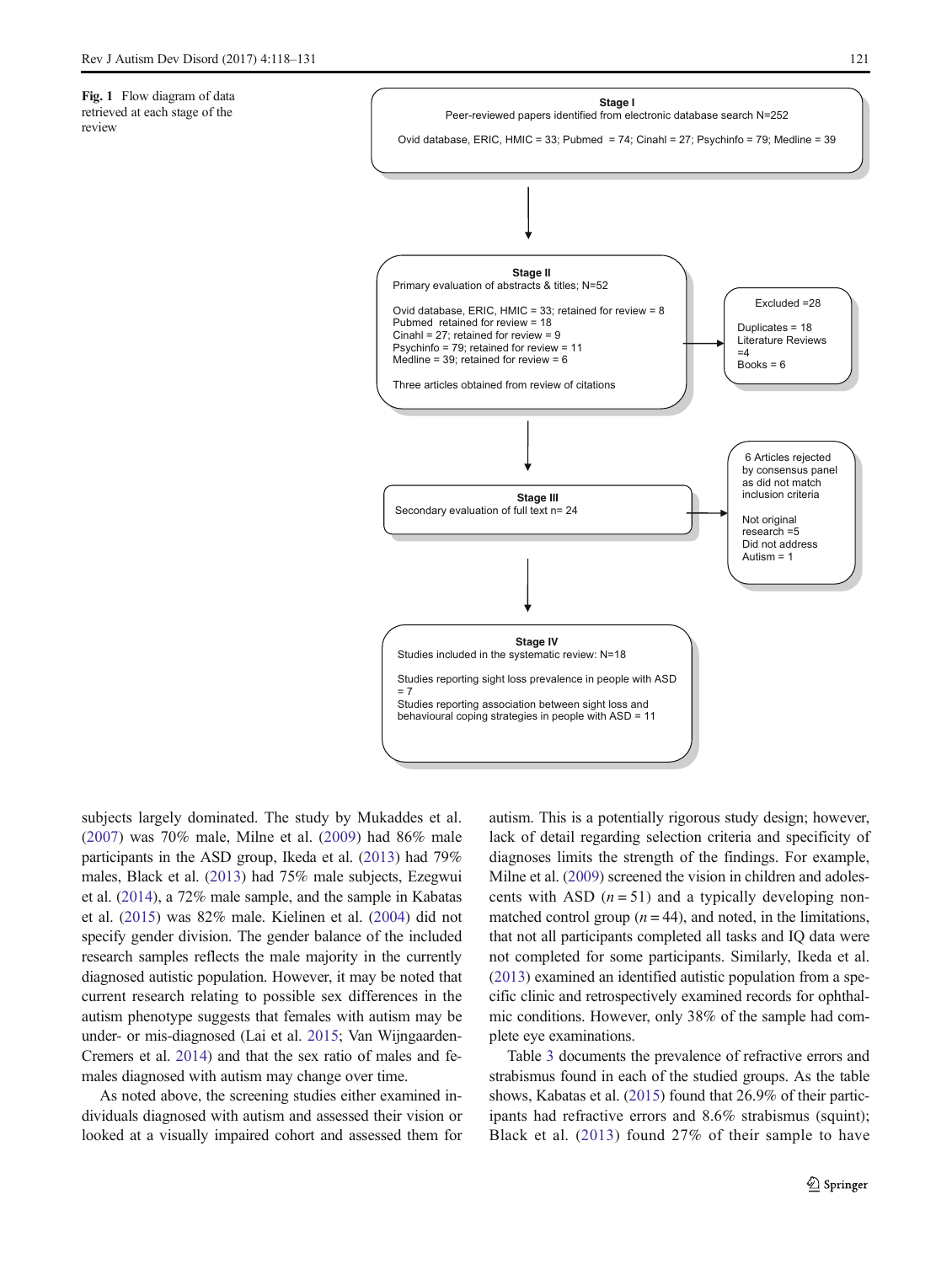<span id="page-4-0"></span>Table 1 Ouality assessment of seven studies reporting the prevalence of VI in people with autism

|   | Study                        | Component rating   |                 |             |          |          | Global   |
|---|------------------------------|--------------------|-----------------|-------------|----------|----------|----------|
|   |                              | Representativeness | Study<br>design | Confounders | Validity | Dropout  | rating   |
| 1 | Black et al.<br>(2013)       | Moderate           | Moderate        | Weak        | Moderate | Moderate | Moderate |
| 2 | Ezegwui et al.<br>(2014)     | Moderate           | Moderate        | Weak        | Moderate | Moderate | Moderate |
| 3 | Kabatas et al.<br>(2015)     | Moderate           | Moderate        | Weak        | Moderate | Moderate | Moderate |
| 4 | Kielinen et al.<br>(2004)    | Strong             | Moderate        | Moderate    | Strong   | Weak     | Moderate |
| 5 | Ikeda et al.<br>(2013)       | Strong             | Moderate        | Moderate    | Moderate | Weak     | Moderate |
| 6 | Milne et al.<br>(2009)       | Moderate           | Moderate        | Moderate    | Strong   | Moderate | Strong   |
| 7 | Mukaddes<br>et al.<br>(2007) | Moderate           | Moderate        | Moderate    | Strong   | Weak     | Moderate |

refractive errors and 41% strabismus. Ikeda et al. [\(2013\)](#page-12-0) identified 28.7% with refractive errors and 20.7% with strabismus. Milne et al. ([2009\)](#page-13-0) found 31.4% with refractive errors and 10.6% with strabismus. Kielinen et al. ([2004](#page-12-0)) noted that 22.9% had refractive errors. The study of visually impaired individuals found 11% of their sample to meet the diagnostic criteria for autism (Mukaddes et al. [2007](#page-13-0)).

## Summary

Overall, evidence regarding the prevalence of ophthalmic conditions in people with ASD is limited to seven studies with six of the seven achieving a moderate global quality rating. Combining the aggregate evidence from six of the seven studies suggest a refractive error in the childhood ASD populations studied at 22.9–32.7%, which is comparable with general childhood refractive error rates in 6–7 year olds at 29%, and 32.3% in 12–13 year olds (O'Donoghue [2010\)](#page-13-0). Estimates of childhood strabismus in the UK is 1.5 to 5.3% (Pathai et al. [2010\)](#page-13-0), and in the multi-ethnic refractive error study included here, the rate is lower at 0.14% (Xiao et al. [2015\)](#page-13-0). However, the incidence of strabismus amongst the combined samples included in this review is higher at 8.3% (Friedman et al. [2009](#page-12-0); O'Donoghue et al. [2010](#page-13-0); Pathai et al. [2010;](#page-13-0) Xiao et al. [2015](#page-13-0)). The seventh study reviewed here examined a congenitally blind population for autism and found 11.6% with the condition, which is over ten times higher than the estimated prevalence rates for the UK (Baron-Cohen et al. [2009](#page-12-0)). The moderate global quality rating of these studies would, however, suggest that evidence is not adequate to accurately indicate a definitive prevalence rate of ophthalmic conditions in people with Autism Spectrum Disorder. The main limitations of the reviewed research include the lack of details in selection criteria and dropout rates, compliance with testing procedures and variation in testing procedures.

# What Behavioural Traits Are Established as Being Associated with Both Autism Spectrum Disorder and Visual Impairment?

The 11 studies which reported common behaviours associated with both visual impairment and ASD (Table [4](#page-8-0)) were of varying quality. The majority of studies  $(n = 8)$  achieved a moderate rating as no information was presented on control for confounding variables such as non- matched controls in the analysis. Two studies (Fazzi et al. [2007](#page-12-0) and Gal et al. [2008\)](#page-12-0) were considered weak as, additionally, they did not give information on dropout rates.

Of the 11 studies, 6 were screening studies assessing congenitally visually impaired groups for autism (Dammeyer [2014;](#page-12-0) Fazzi et al. [2007;](#page-12-0) Hartshorne et al. [2005](#page-12-0); Johansson et al. [2006](#page-12-0); Smith et al. [2005\)](#page-13-0), 3 were observational screening studies (Gal et al. [2008;](#page-12-0) Hoevenaars-van den Boom et al. [2009;](#page-12-0) Williams et al. [2014](#page-13-0)), 1 was a longitudinal case study which tracked development in congenitally blind children (Hobson et al. [1999](#page-12-0)), 1 was cross sectional study (Jutley-Neilson et al. [2013](#page-12-0)), and 1 was retrospective case note review (Parr et al. [2010\)](#page-13-0).

Most were based on child and adolescent populations with four having an extended age range to include adults up to the age of 33 (Hartshorne et al. [2005](#page-12-0); Hoevenaars-van den Boom et al. [2009;](#page-12-0) Johansson et al. [2006](#page-12-0); Smith et al. [2005\)](#page-13-0), giving a participant age range from 1 month to 33 years of age across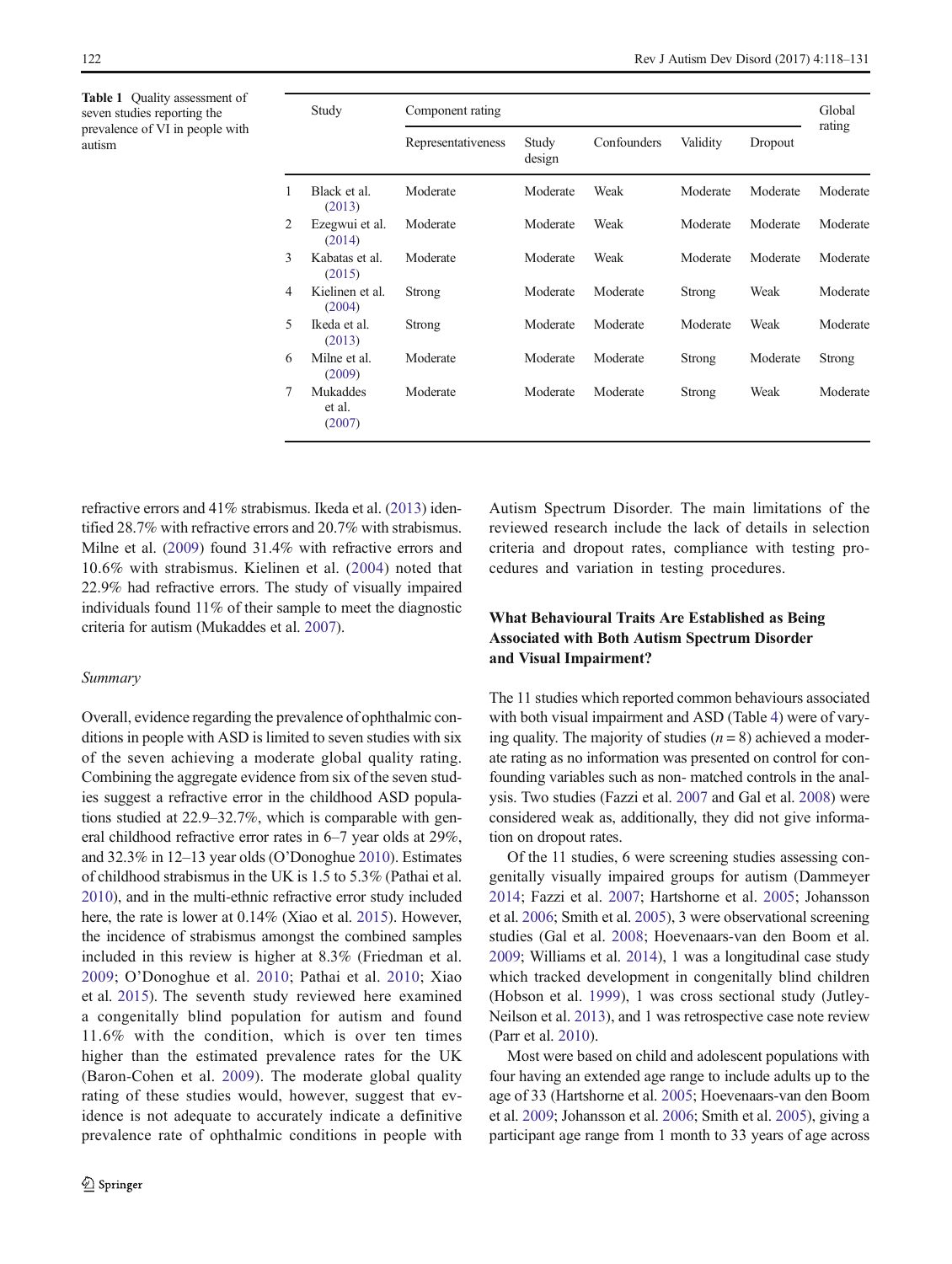<span id="page-5-0"></span>

| Table 2:                     | Prevalence of sight loss in people with ASD                                                                                                                                                                                                         |                                                                                                                  |                                                                                                                                                  |                                                                                                                                                                                          |                                                                                                 |
|------------------------------|-----------------------------------------------------------------------------------------------------------------------------------------------------------------------------------------------------------------------------------------------------|------------------------------------------------------------------------------------------------------------------|--------------------------------------------------------------------------------------------------------------------------------------------------|------------------------------------------------------------------------------------------------------------------------------------------------------------------------------------------|-------------------------------------------------------------------------------------------------|
| Author                       | Ophthalmic conditions (OC)<br>Participants' characteristics<br>ASD diagnosis (ASD)<br>Sample size<br>Ethnicity<br>Country<br>Gender<br>Age                                                                                                          | Directly/indirectly addressed sight loss<br>in people with autism<br>Study Design/Aim<br>Primary study aim       | How prevalence was measured                                                                                                                      | <b>Study Findings</b>                                                                                                                                                                    | Study design<br>Limitations<br>Sampling<br>Measures                                             |
| 1. Black et al.<br>(2013)    | Ophthalmic conditions (OC): Refractive<br>ASD diagnosis (ASD): Not defined<br>error, strabismus, amblyopia,<br>Gender: 33 males, 11 females<br>Ethnicity: Non stated<br>anisometropia<br>Sample size: 44<br>Country: US<br>Age: 2 to 20             | ophthalmic disorders in autistic<br>Retrospective record review to<br>determine the incidence of<br>children     | refraction by Titmus, fusion by<br>Ш<br>Refractive error = cytoplegic<br>Ophthalmic record review: VA<br>optotype testing & CSM.<br>Worth 4 Dot. | 7% anisometropia were found to be<br>12 (27%), refractive error. 18 (41%)<br>higher among patients with ASD<br>strabismus, 11% amblyopia and                                             | details on selection<br>Retrospective chart<br>Small sample size<br>review, lack of<br>criteria |
| 2. Ezegwui et<br>al. (2014)  | Ophthalmic conditions (OC): refractive<br>ASD diagnosis (ASD): DSM - IV<br>Gender: 13 males, 5 females<br>Age: 5-15 yrs, mean 10.28<br>errors - astigmatism<br>Ethnicity: not stated<br>Country: Nigeria<br>Sample size: 18                         | children with autism in a developing<br>Aim: to identify refractive errors in<br>Screening study<br>country      | using LEA symbols. Hirschberg<br>Ophthalmic testing: Visual Acuity<br>Test. Cycloplegic refraction<br>$(n=15)$                                   | Significant refractive error (33.3%),<br>mainly astigmatism (22.2%)                                                                                                                      | Small scale screening<br>completed tests<br>study, not all<br>participants                      |
| 3. Kabatas et<br>al. (2015)  | Ophthalmic conditions (OC): refractive<br>Age: 18 months - 17 years; mean = 5<br>ASD diagnosis (ASD):No details<br>Gender: 267 male, 57 female<br>Ethnicity: Non stated<br>errors, strabismus<br>Sample size: 324<br>Country: Turkey                | ophthalmic conditions in autistic<br>children<br>Retrospective record review to<br>determine the incidence of    | Ophthalmic record review of an<br>identified autistic population.                                                                                | 26.9% of patients, of which 22%<br>had significant refractive errors,<br>Ophthalmic pathology noted in<br>and 8.6% had strabismus                                                        | testing on 91% of<br>Retrospective chart<br>No visual acuity<br>patients<br>review              |
| 4. Kielinen et<br>al. (2004) | 36 had mild VI correctable to >0.1<1<br>Age: 3-18 years, mean 8yrs 11mths<br>7 not correctable to $>0.1$ blind.<br>Sample size: 187 with autism<br>Ethnicity: Not stated<br>Gender: Not stated<br>Country: Finland<br>OC: Not stated<br>ASD: DSM-IV | Survey to assess the association other<br>medical disorders in children with<br>Retrospective review<br>autism). | Medical record review                                                                                                                            | 187 children diagnosed with ASD, 36<br>had correctable refractive errors, 7<br>$VI =$ correctable to $>0.1$ <1Not<br>correctable to $>0.1$ blind)<br>= non correctable<br>Autism: DSM-IV | details other than<br>Retrospective case<br>demographic<br>review. No<br>class                  |
| 5. Ikeda et al.<br>(2013)    | Gender: 122 male & 32 female<br>Sample size: 154<br>Age: (1-12 years)<br>Country: US                                                                                                                                                                | ophthalmic disorders in autistic<br>Retrospective record review to<br>determine the incidence of<br>children     | Ophthalmic record review of an<br>identified autistic population.                                                                                | with strabismus, 44 had significant<br>had strabismus, 16 had amblyopia<br>57% had an eye related problem, 32<br>refractive errors                                                       | review (only $38\%$<br>Retrospective chart<br>had full                                          |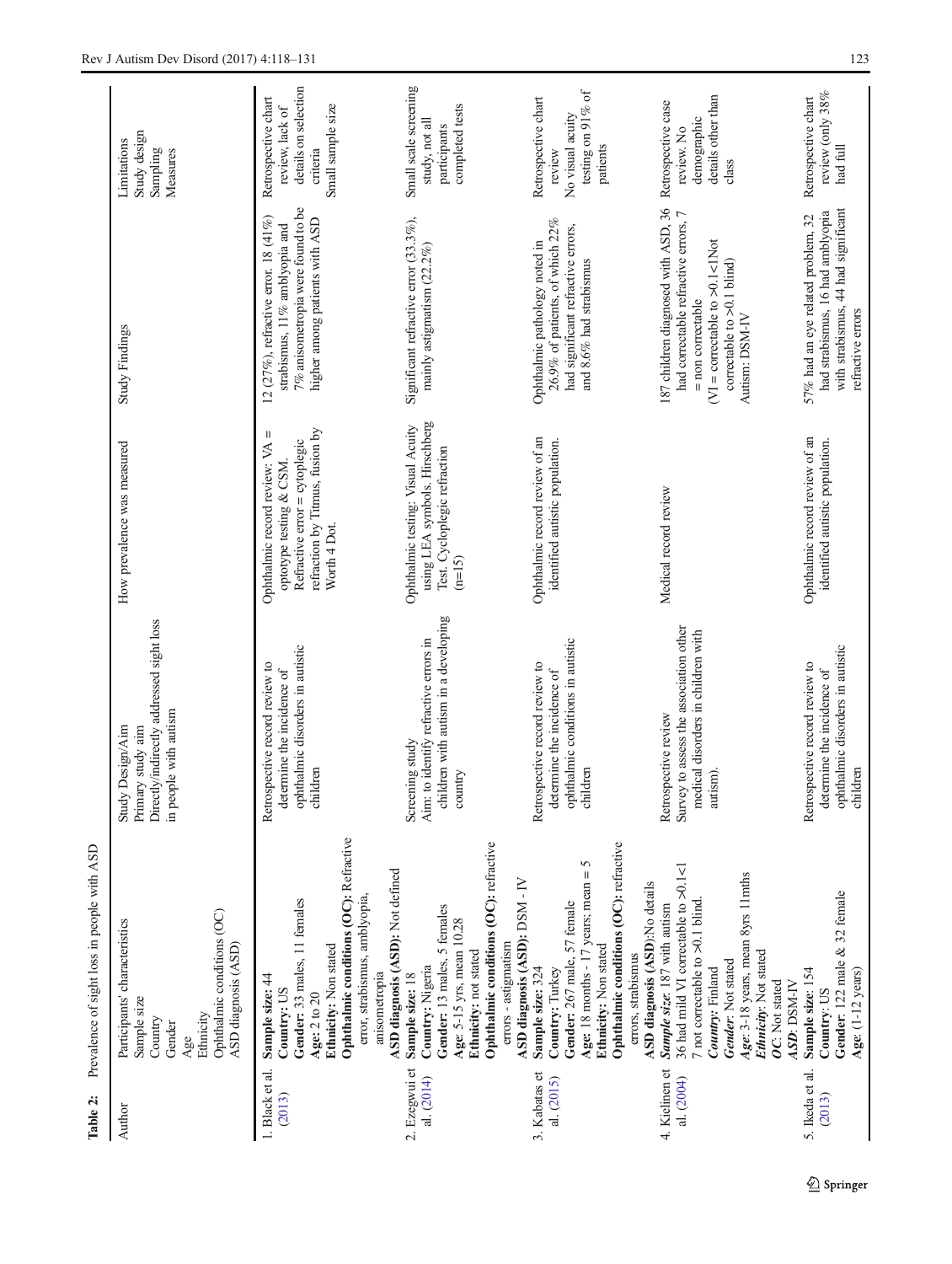| Table 2: (continued)            |                                                                                                                                                                                                                                                                                                                            |                                                                                                                                                                  |                                                                                                                                            |                                                                                                                                                            |                                                                                                         |
|---------------------------------|----------------------------------------------------------------------------------------------------------------------------------------------------------------------------------------------------------------------------------------------------------------------------------------------------------------------------|------------------------------------------------------------------------------------------------------------------------------------------------------------------|--------------------------------------------------------------------------------------------------------------------------------------------|------------------------------------------------------------------------------------------------------------------------------------------------------------|---------------------------------------------------------------------------------------------------------|
| Author                          | Ophthalmic conditions (OC)<br>Participants' characteristics<br>ASD diagnosis (ASD)<br>Sample size<br>Ethnicity<br>Country<br>Gender<br>Age                                                                                                                                                                                 | Directly/indirectly addressed sight loss<br>in people with autism<br>Study Design/Aim<br>Primary study aim                                                       | How prevalence was measured                                                                                                                | <b>Study Findings</b>                                                                                                                                      | Study design<br>Limitations<br>Sampling<br>Measures                                                     |
|                                 | Ophthalmic conditions (OC): Strabismus,<br>Ethnicity: 115 white Caucasian, 29 black,<br>diagnosis of autism - no criteria stated<br>ASD diagnosis (ASD): Children with a<br>6 Asian/pacific islanders, 2 middle<br>amblyopia, refractive error<br>eastern                                                                  |                                                                                                                                                                  |                                                                                                                                            |                                                                                                                                                            | No information on<br>ASD diagnosis<br>No comparison<br>examination)<br>ophthalmic<br>criteria<br>dno.fa |
| 6. Milne et al.<br>(2009)       | <b>Sample size:</b> 95 (ASD group 51, TD group Screening study to asses visual function Screening study to assess visual<br>Gender: ASD group 44 males, 7 females;<br>TD group 13 males, 31 female<br>OC: Strabismus & nystagmus<br>ASD: DSM-IV - CARS<br>Ethnicity: Not stated<br>Age: 8-18 years<br>Country: UK<br>$=44$ | in autistic and non-autistic<br>individuals                                                                                                                      | and typically developing control<br>function in children with ASD<br>dno.fa                                                                | in both left & right eyes compared<br>ASD group had poorer visual acuity<br>16 $(31.4\%)$ had abnormal vision.<br>to TD group. 5 (10.6%) had<br>strabismus | for all participants,<br>completed all tasks<br>not all participants<br>IQ data not collected           |
| 7. Mukkades<br>(2007)<br>et al. | OC: congenitally blind children<br>Gender: 77 girls and 180 boys<br>Age: 7-18 yrs (12.08 $\pm$ 2.85)<br>Ethnicity: not stated<br>Country: Turkey<br>Sample size: 257<br><b>ASD: DSM-IV</b>                                                                                                                                 | Prospective screening study to assess<br>the prevalence and associated risk<br>factors of autism in a sample of<br>visually impaired children and<br>adolescents | CARS & ABC checklist with vision<br>assessed using Snellen E chart<br>Vision: ICD-10, visual acuity<br>questions omitted<br>Autism: DSM-IV | 30 of the 257 (11.6%) found to be<br>autistic, a higher incidence than<br>previous research                                                                | vision questions<br>checklist with<br>Screening study<br>CARS & ABC<br>omitted                          |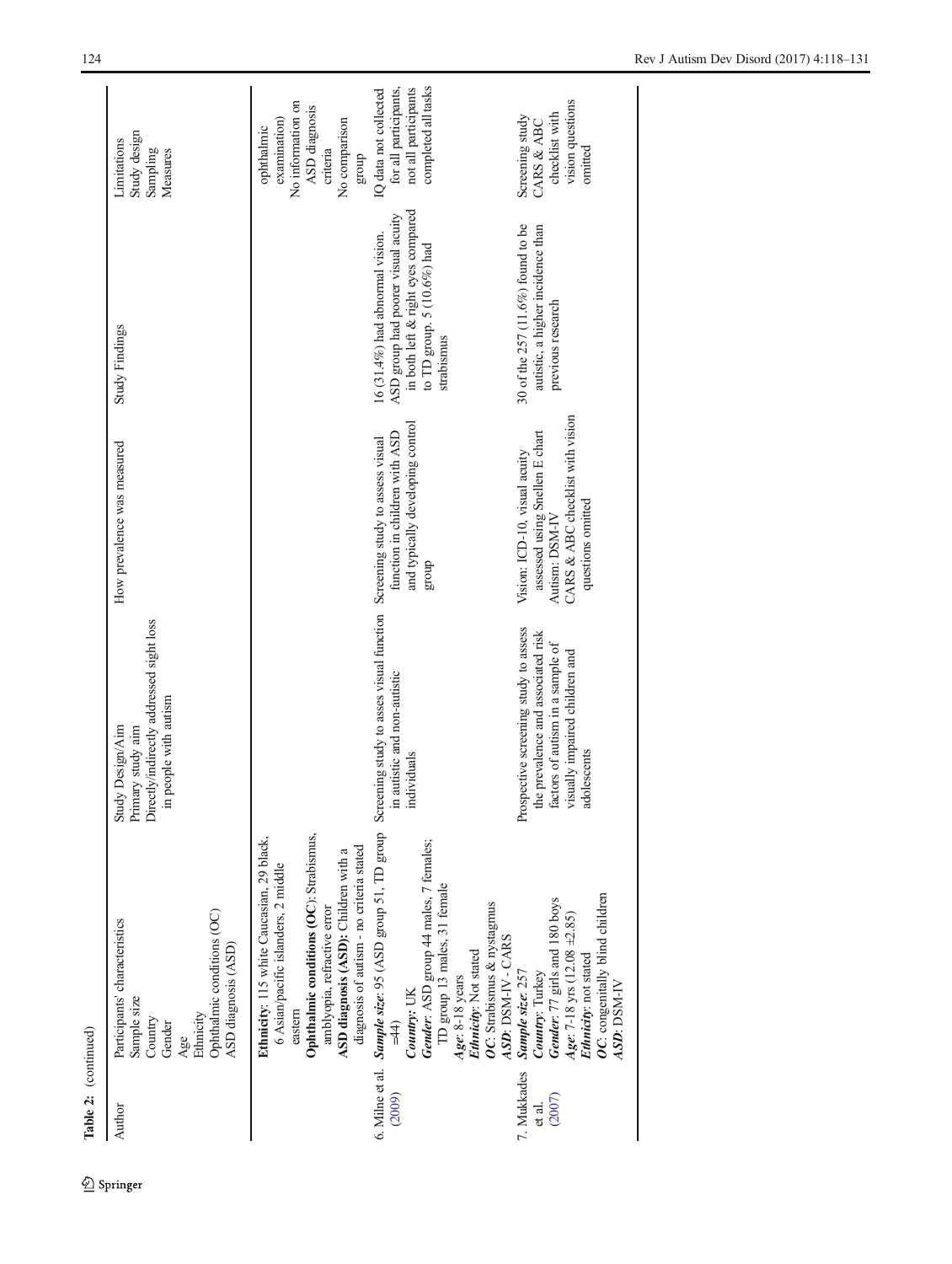<span id="page-7-0"></span>the studies. Overall, there were slightly more males (368) than females (305) in the included studies. Most were small screening studies with only two studies having samples sizes larger than 100 participants (Gal et al. [2008](#page-12-0); Hartshorne et al. [2005\)](#page-12-0). Table [5](#page-9-0) details the participant demographics, study design and findings from the studies included in the review.

The studies in this review are predominately small screening studies comparing common behaviours in both autistic and visually impaired populations (Dammeyer [2014;](#page-12-0) Fazzi et al. [2007;](#page-12-0) Hobson and Lee [2010;](#page-12-0) Hoevenaars-van den Boom et al. [2009](#page-12-0); Johansson et al. [2006](#page-12-0); Jutley-Neilson et al. [2013](#page-12-0); Parr et al. [2010](#page-13-0); Williams et al. [2014\)](#page-13-0). Three of these studies explore autistic behaviours in people with optic nerve hypoplasia (ONH) and Septo-optic dysplasia (SOD) (Jutley-Neilson et al. [2013;](#page-12-0) Parr et al. [2010;](#page-13-0) Williams et al. [2014\)](#page-13-0). Two studies examined deaf/blind populations (Dammeyer [2014;](#page-12-0) Hoevenaars-van den Boom et al. [2009](#page-12-0)). Four studies examined specific genetic disorders associated with a visual impairment, including three studies on CHARGE, a syndrome effecting different parts of the body that can include coloboma, heart defect, atresia choanae (also known as choanal atresia), retarded growth and development, genital abnormality, and ear abnormality (Johansson et al. [2006;](#page-12-0) Smith et al. [2005;](#page-13-0) Williams et al. [2014\)](#page-13-0), and one on Leber's Amaurosis (Fazzi et al. [2007](#page-12-0)). One seminal study from 1999 (Hobson et al. [1999\)](#page-12-0) reassessed the same group 8 years later for the presence of autism (Hobson and Lee [2010\)](#page-12-0). The final study examined behavioural indicators of autism commonly found in children with congenital visual impairments (Gal et al. [2008\)](#page-12-0).

The majority of studies in this review used the ABC checklist (Dammeyer [2014;](#page-12-0) Hartshorne et al. [2005](#page-12-0)) or CARS (Fazzi et al. [2007](#page-12-0); Gal et al. [2008](#page-12-0); Hobson and Lee [2010\)](#page-12-0) or both (Johansson et al. [2006\)](#page-12-0) to identify autism in visually impaired individuals. It should be noted, however, that these measures have a visual response component which is omitted when testing visually impaired individuals and therefore risks the reliability of the findings. The other studies (Jutley-Neilson et al. [2013;](#page-12-0) Parr et al. [2010](#page-13-0)) used the Vineland Adaptive Behaviour Scales (VABS) and Social Communication Questionnaire (SCQ), which were adapted to assess visually impaired individuals (Jutley-Neilson et al. [2013](#page-12-0)). Adaption again undermines the validity of the measure. Two final studies (Hoevenaars-van den Boom et al. [2009](#page-12-0); Williams et al. [2014\)](#page-13-0) used observational measures which were developed to detect autism in the visually impaired. These studies were conducted on small samples of <15 participants, which undermines the reliability of the findings. This further highlights the need for a measure that is responsive enough to differentiate between stereotypical behaviour stemming from neurodevelopmental impairment such as autism and those behaviours resulting from visual impairment (Cass [1998;](#page-12-0) Gal et al. [2008](#page-12-0)).

The evidence suggests that autistic traits such as limited social interaction and communication, and certain restrictive, repetitive behaviours such as eye poking, pressing, rocking are equally present in children who are congenitally blind (Fazzi et al. [2007](#page-12-0); Hobson and Lee [2010;](#page-12-0) Parr et al. [2010\)](#page-13-0). Noted developmental delay in congenitally blind children can also be observed in traits such as a lack of symbolic play, limited social interaction, and linguistic traits such as echolalia and pronominal reversal, but these may reduce with age (Fazzi et al. [2007](#page-12-0); Hobson and Lee [2010](#page-12-0); Williams et al. [2014](#page-13-0)).

Differentiating the causation of common behaviours as stemming from either visual impairment or from a neural developmental condition is not straightforward in deaf/blind and intellectually impaired population (Smith et al. [2005;](#page-13-0) Hartshoren et al. [2005;](#page-12-0) Johansson et al. [2006\)](#page-12-0). One study (Hoevenaars-van den Boom et al. [2009](#page-12-0)) suggested it is possible to differentiate the impairments in social interaction, communication and language caused by sensory impairment from those of autism through close observational assessment (Hoevenaars-van den Boom et al. [2009](#page-12-0)); however, the small sample size and testing of a developed observational tool limit the generalisability of the findings.

| <b>Table 5</b> Incluence of refractive<br>errors and strabismus (cross eyes) |   | Listed in year order     | Sample size $(n)$ | $N(\%)$ refractive errors | $N(\%)$ strabismus |
|------------------------------------------------------------------------------|---|--------------------------|-------------------|---------------------------|--------------------|
|                                                                              |   | Black et al. (2013)      | 44                | 12(27%)                   | $18(41\%)$         |
|                                                                              | 2 | Ezegwui et al. $(2014)$  | 18                | $6(33.3\%)$               |                    |
|                                                                              | 3 | Kabatas et al. (2015)    | 324               | 73 (22.5%)                | $28(8.6\%)$        |
|                                                                              | 4 | Kielinen et al. $(2004)$ | 187               | 43 $(22.9\%)$             |                    |
|                                                                              | 5 | Ikeda et al. $(2013)$    | 154               | 44 (28.75%)               | 32(20.7%)          |
|                                                                              | 6 | Milne et al. $(2009)$    | 51                | $16(31.4\%)$              | $5(10.6\%)$        |
|                                                                              |   | Mukaddes et al. (2007)   | 257               | 30 $(11.6\%)^a$           | 3 $(15\%)^b$       |
|                                                                              |   | Total                    | 1035              | 237.9 (22.98%)            | 86 (8.3%)          |
|                                                                              |   |                          |                   |                           |                    |

| <b>Table 3</b> Incidence of refractive |
|----------------------------------------|
| errors and strabismus (cross eye       |

 $-$  = not reported

<sup>a</sup> Congenitally blind children tested for autism

<sup>b</sup> Of the 20 who had autism 3 had strabismus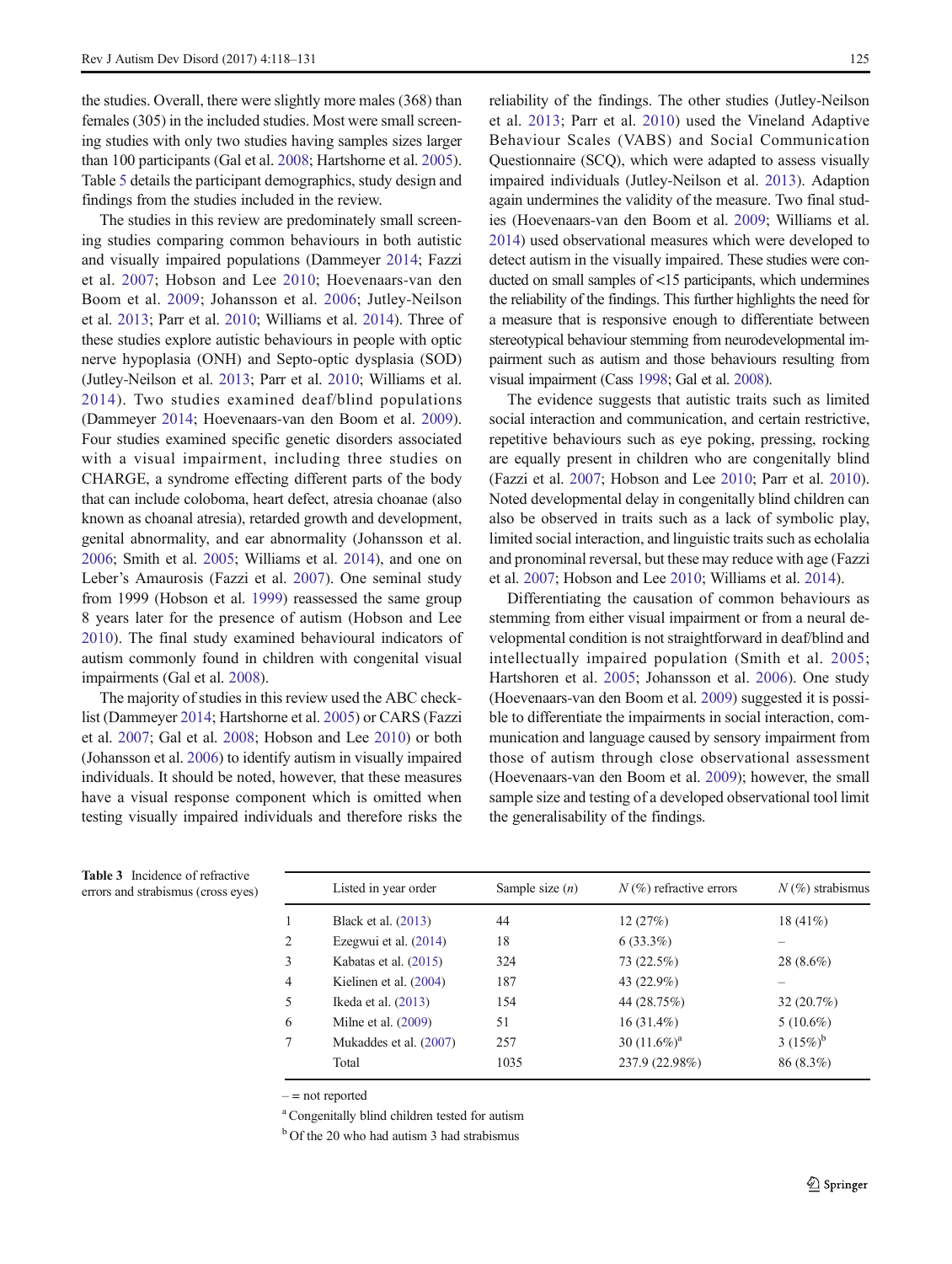|    | Study                        | Component rating   |              |             |          |          | Global rating |
|----|------------------------------|--------------------|--------------|-------------|----------|----------|---------------|
|    |                              | Representativeness | Study design | Confounders | Validity | Dropout  |               |
| 1  | Dammeyer (2014)              | Moderate           | Moderate     | Weak        | Strong   | Moderate | Moderate      |
| 2  | Fazzi et al. $(2007)$        | Strong             | Moderate     | Weak        | Strong   | Weak     | Weak          |
| 3  | Gal et al. (2008)            | Moderate           | Moderate     | Weak        | Strong   | Weak     | Weak          |
| 4  | Hartshorne et al. (2005)     | Strong             | Moderate     | Weak        | Strong   | Weak     | Weak          |
| 5  | Hobson and Lee (2010)        | Moderate           | Moderate     | Moderate    | Strong   | Strong   | Strong        |
| 6  | Hoevenaars et al. (2009)     | Strong             | Moderate     | Weak        | Strong   | Strong   | Moderate      |
| 7  | Johansson et al. (2006)      | Moderate           | Moderate     | Weak        | Strong   | Moderate | Moderate      |
| 8  | Jutley-Neilson et al. (2013) | Strong             | Moderate     | Weak        | Strong   | Strong   | Moderate      |
| 9  | Parr et al. (2010)           | Strong             | Moderate     | Moderate    | Strong   | Weak     | Moderate      |
| 10 | Smith et al. (2005)          | Strong             | Moderate     | Moderate    | Strong   | Weak     | Moderate      |
| 11 | Williams et al. (2014)       | Strong             | Moderate     | Moderate    | Strong   | Weak     | Moderate      |

<span id="page-8-0"></span>Table 4 Quality assessment of the eleven studies reporting ASD behaviours in people with visual impairments

Two studies (Parr et al. [2010;](#page-13-0) Jutley-Neilson et al. [2013\)](#page-12-0) found a broad range of impairments common in autism equally present participants with ONH and SOD (30 and 33%, respectively) particularly social interaction, communication, and repetitive behaviour. Williams et al. [\(2014\)](#page-13-0) suggest that presentations of autistic behavioural traits may lessen with age in this group; however, findings were based on a small sample of nine.

#### Summary

The majority of studies on the similarity between visual impairment and autistic traits were small screening studies, focused on specific visually impaired populations. The evidence suggests that autistic traits such as limited communication and social interaction, in conjunction with repetitive, restrictive behaviours are also evident in children who are congenitally blind; however, the presence of these traits does not necessarily indicate a broad enough range of impairments to warrant an autism diagnosis.

The measures used to define autism have not been systematically tested on a visually impaired population, and the omission of visual components in the standardised autism diagnostic measures undermines their validity and reliability.

# Discussion

## Summary of Findings and Limitations

This review has comprehensively examined ophthalmic conditions in people with Autism Spectrum Disorders. Collating the evidence from six of the seven prevalence studies suggests a refractive error rate in the childhood ASD population studied at 22.9–32.7%, which is comparable with general childhood refractive error rates in 6–7 year olds at 29%, and 32.3% in 12–13 year olds (O'Donoghue [2010\)](#page-13-0). Estimates of childhood strabismus in the UK is 1.5 to 5.3% (Pathai et al. [2010](#page-13-0)), but in the evidence collated in this review, the incidence of strabismus amongst autistic participants is higher at 8.3% (Friedman et al. [2009](#page-12-0); O'Donoghue et al. [2010;](#page-13-0) Pathai et al. [2010](#page-13-0); Xiao et al. [2015](#page-13-0)). The single study examining a congenitally blind population for autism found 11.6% meeting the criteria for a diagnosis of ASD, far higher than the estimated prevalence rates of around 1% for the UK (Baron-Cohen et al. [2009\)](#page-12-0). It should be noted that the review evidence is predominately based on child and adolescent populations. There were no studies examining ophthalmic conditions and adult autistic populations who are more at risk of age-related visual impairments.

The evidence analysed suggests that certain impairments in social interaction and communication, as well as the presentation of stereotyped and repetitive behaviours, are common to both the visually impaired and those with Autism Spectrum Disorder. This research field is dominated by small screening studies on populations with specific congenital visual impairments, which limits the generalisability of the findings. There is a need for a validated measure to assess for ASD which has been tested on the visually impaired populations and is not undermined by the exclusion of a visual response (Hartshorne et al. [2005;](#page-12-0) Johansson et al. [2006;](#page-12-0) Gal et al. [2008;](#page-12-0) Hobson and Lee [2010;](#page-12-0) Dammeyer [2014\)](#page-12-0). Additionally, there is some evidence that retesting in older children and adolescents is appropriate for the severely visually impaired as difficulties with communication and social interaction may be due to developmental delay and reduce with age (Fazzi et al. [2007](#page-12-0); Hobson and Lee [2010](#page-12-0); Williams et al. [2014\)](#page-13-0). It should also be noted that available evidence lacks information on participant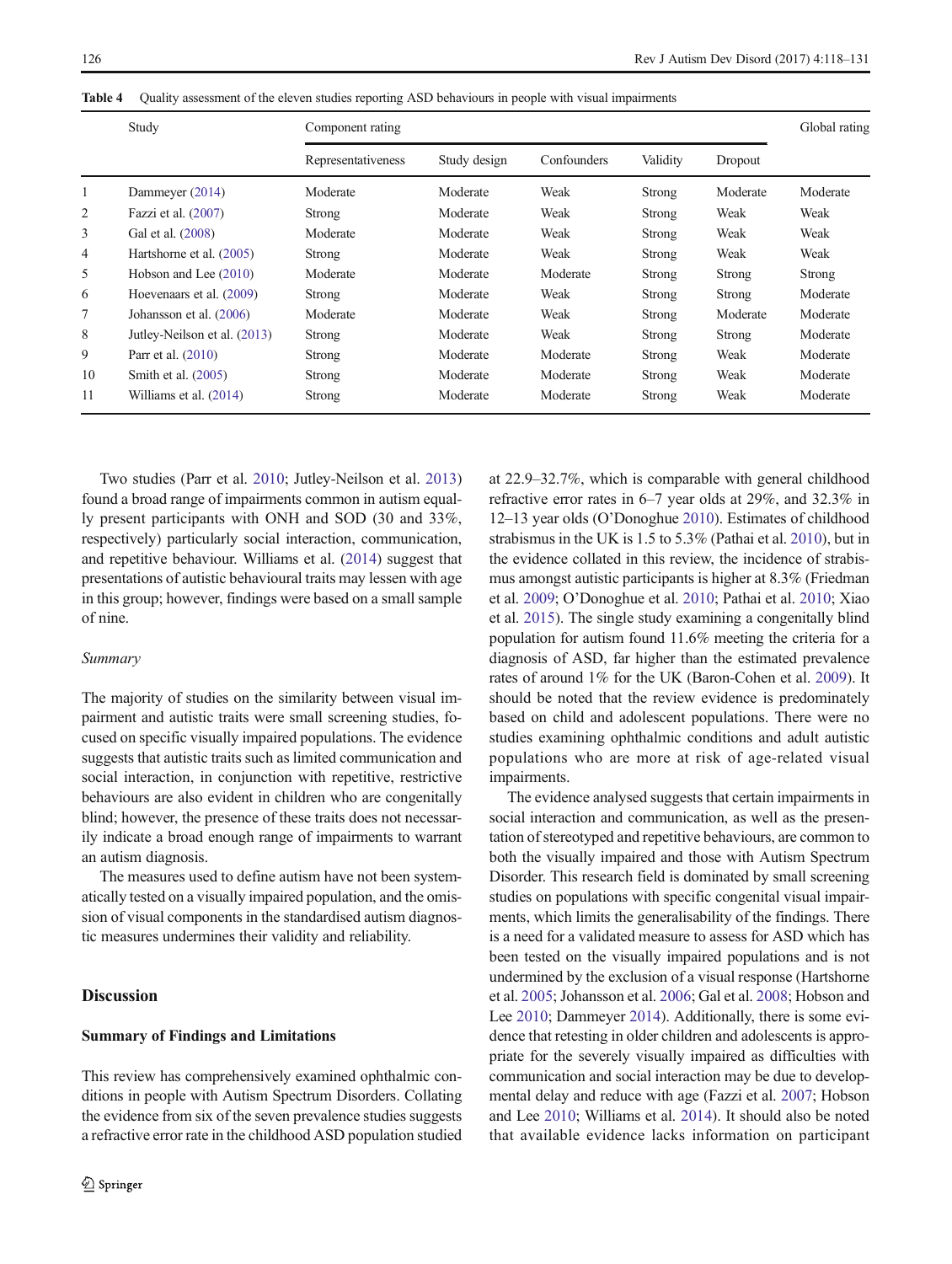<span id="page-9-0"></span>

| Table 5:                                   |                                                                                                                                                                                                                                                                                                                                                                                                                                                                                                              | Summary of studies reporting the association between sight loss and autistic behavioural presentations                                                                             |                                                                                                                                                                                                                                                                                       |                                                                                                                                                                     |
|--------------------------------------------|--------------------------------------------------------------------------------------------------------------------------------------------------------------------------------------------------------------------------------------------------------------------------------------------------------------------------------------------------------------------------------------------------------------------------------------------------------------------------------------------------------------|------------------------------------------------------------------------------------------------------------------------------------------------------------------------------------|---------------------------------------------------------------------------------------------------------------------------------------------------------------------------------------------------------------------------------------------------------------------------------------|---------------------------------------------------------------------------------------------------------------------------------------------------------------------|
| 1. Dammeyer<br>(2014)<br>Author            | Sample size:71 (two groups, deafblind with<br>OC: None stated but visual acuity defined :<br>Blind = vision worse than $1/60$ . Residual<br>Age: 3-17 yr olds (mean 11.3 yrs, SD=4.5)<br>vision = vision equal to or better than<br>autism & deafblind without autism)<br>Gender: 35 males, 36 females<br>Ophthalmic Condition (OC)<br>Participants' characteristics<br>Behavioural Traits (BT)<br>Ethnicity: Not stated<br>Country: Denmark<br>Sample size<br>Ethnicity<br>Country<br>Gender<br>1/60<br>Age | children with congenital deaf-blindness using<br>Aim to examine symptoms of autism among<br>the ABC checklist<br>Aims<br>Study Design<br>Case control                              | Children with congenital deaf/blindness found to<br>have symptoms of autism<br>Study Findings                                                                                                                                                                                         | methods (71)and analysis<br>Difference in sample size in<br>(69) no explanation for<br>Screening study.<br>Limitations<br>dropout<br>Sampling<br>Measures<br>Design |
|                                            | BT: social interaction, communication.<br>Restricted & repetitive behaviour                                                                                                                                                                                                                                                                                                                                                                                                                                  |                                                                                                                                                                                    |                                                                                                                                                                                                                                                                                       |                                                                                                                                                                     |
| 2. Fazzi et al.<br>3. Gal et al.<br>(2007) | light gazing, banging objects, echolalia,<br>crying/moaning, rubbing movements,<br>Ethnicity: 23 white European, 1 Asian<br>(fluttering), Manipulation of objects,<br>OC: Leber's Congenital Amaurosis<br>Repetitive hand/finger movements<br>Head/body rocking, sniffing,<br>Gender: 13 males, 11 females<br>Sample size: 221 (5 groups)<br>BT: eye pressing/poking<br>jumping, grimacing<br>Sample size: 24<br>Country: Italy<br>Age: 2-11yrs                                                              | Assess stereotypical movements associated with<br>Assessment of stereotypical behaviours was<br>based on direct observations & parental<br>Screening study<br>observations<br>CARS | Delay in symbolic play, language, social interaction.<br>20 children were non autistic (scores less than 28),<br>Eye poking, eye pressing not indicative of autism<br>four presented mild/moderate autism (scores<br>Autism group exceeded others in self injurious<br>between 28-35) | Inconsistency in sample<br>Small screening Study<br>No control group                                                                                                |
| (2008)                                     | <b>BT:</b> stereotyped movements i.e. rhythmic<br>Hearing Imp= 51, Autism= 56 Sum =<br>Typical children = 30, $ID=29$ , $VI=50$ ,<br>Age: $6-13$ yrs (mean=9.4, SD=1.81)<br>OC: binocular visual acuity $< 0.3$<br>Gender: 129 males, 92 females<br>Ethnicity: not stated<br>and repetitive<br>Country: Israel<br>216                                                                                                                                                                                        | Autism in other impairment disorders through<br>Autism diagnosed using: CARS & DSM-IV<br>an observational study<br>35-60 min observations                                          | VI <sub>5</sub><br>Common behaviours = repetitive manipulation of<br>behaviours 15 stereotyped movements (SM),<br>objects, pace/move repetitively, touch/body<br>clothing repetitively, pull hair, pinch<br>SM and hearing group on 1 SM                                              | information on the scoring of<br>reporting. Difficult to assess<br>analyses as not enough<br>measures used                                                          |
| 4. Hartshorne et<br>al. (2005)             | Sample size: 160 with CHARGE<br>Gender: 85 male & 75 female<br>Country: US (from 32 states)                                                                                                                                                                                                                                                                                                                                                                                                                  | children with CHARGE to see if they are<br>similar to, or distinct from, those who are<br>To examine the autistic-like behaviours of                                               | Children with CHARGE frequently demonstrate<br>behaviours that are autistic-like; repetitive<br>movements, withdrawal, tantrums                                                                                                                                                       | ABC checklist not standardised<br>for sensory impaired.<br>Screening study                                                                                          |

 $\underline{\textcircled{\tiny 2}}$  Springer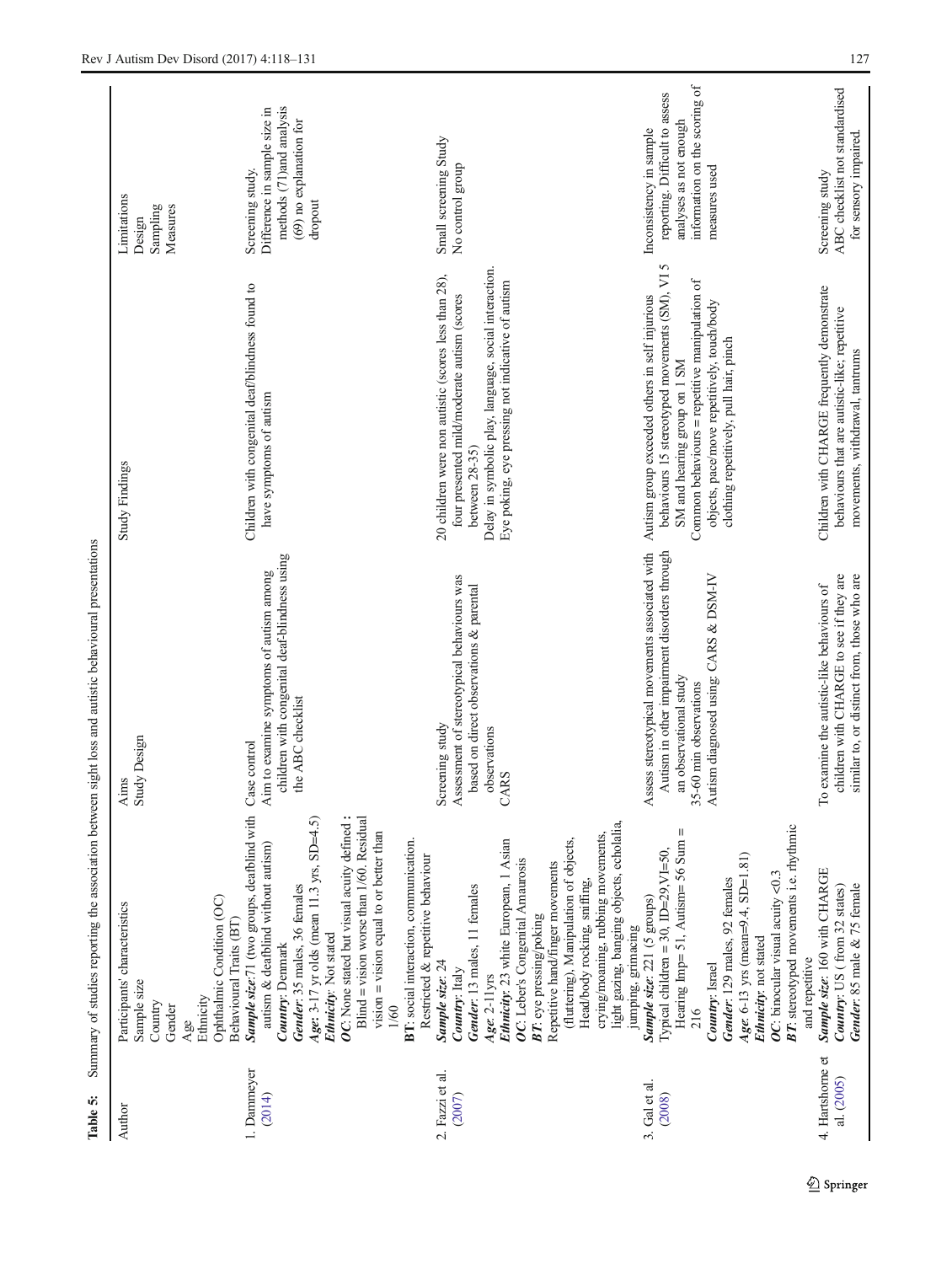| (continued)<br>Table 5:                               |                                                                                                                                                                                                                                                                                                                           |                                                                                                                                                                                                                    |                                                                                                                                                                                                                  |                                                                                                              |
|-------------------------------------------------------|---------------------------------------------------------------------------------------------------------------------------------------------------------------------------------------------------------------------------------------------------------------------------------------------------------------------------|--------------------------------------------------------------------------------------------------------------------------------------------------------------------------------------------------------------------|------------------------------------------------------------------------------------------------------------------------------------------------------------------------------------------------------------------|--------------------------------------------------------------------------------------------------------------|
|                                                       | Age: 3 to 33 yrs, mean 10.9 SD =5.6<br>BT: repetitive movements (rocking,<br>spinning, flapping. Withdrawal<br>OC: CHARGE - 85% Coloboma<br>Ethnicity: 93% Caucasian,                                                                                                                                                     | diagnosed with autism and deaf/blindness<br>ABC checklist                                                                                                                                                          |                                                                                                                                                                                                                  | comparison groups autistic &<br>Self-report survey completed by<br>parents. No details given on<br>deafblind |
| 5. Hobson and<br>Lee (2010)                           | Sample size: 9 congenitally blind children<br>OC: Congenitally blind, condition not<br>Gender: 4 males and 5 females<br>Ethnicity: not stated<br>Age: 3 to 9 years<br>Country: UK                                                                                                                                         | congenitally blind children continued to<br>Longitudinal study to assess whether 9<br>demonstrate symptoms of autism<br><b>ARS</b>                                                                                 | diagnostic criteria for autism DSM-III-R at time 2,<br>8 years later only one of the 9 met the criteria for<br>At time $1(T1)$ 9 congenitally blind children met the<br>autism                                   | Small screening study n=9                                                                                    |
| Hoevenaars-<br>Boom et al.<br>van den<br>(2009)<br>Ġ. | Sample Size: 10, 5 with deafblindness &<br>movements, lack of imaginative play<br>Age: 7-28 yrs (mean age with autism=<br>BT: echolalia repetitive, restrictive<br>$18yrs$ , without autism = $15yrs$ )<br>autism & 5 deablindness<br>Country: The Netherlands<br>Gender: 5 male, 5 female<br>OC: Vision: <0.3<br>defined | Distinguish specific behaviours by which people<br>with dual diagnosis of deafblindness & autism<br>(O-ADB) Observation of characteristics of<br>autism in persons with deaf-blindness<br>can be identified/or not | Found large "overlap" in overt behaviours between<br>All deaf/blind participants showed impairments in<br>social interaction, communication & language.<br>people with deaf/blindness and persons with<br>autism | validation information on<br>developed observational<br>Small screening study. No<br>measurement.            |
| 7. Johansson et<br>al. (2006)                         | Sample Size: 31 diagnosed with CHARGE<br>Age: 1month to 31years of age, mean age<br>BT: Autism diagnosed using clinical<br>Gender: 15 males; 16 females<br>observation and CARS<br>Country: Sweden<br><b>BT:</b> None stated<br>OC: Coloboma<br>8y 11mths                                                                 | diagnostic instruments to analyse the relation<br>Aim: to use current standardised autism<br>between CHARGE and ASDs<br>ABC & CARS                                                                                 | Five of the 31 met diagnostic criteria for ASD and<br>five for an autistic-like condition, and seven for<br>DSM-IV checklist for autistic disorder<br>autistic traits<br>ABC & CARS                              | Small screening study                                                                                        |
| Author                                                | Participants' characteristics                                                                                                                                                                                                                                                                                             | Aims                                                                                                                                                                                                               | <b>Study Findings</b>                                                                                                                                                                                            | Limitations                                                                                                  |
| 8. Jutley-Neilson<br>et al. (2013)                    | OC: Septo-optic dysplasia (SOD) = 28, and<br>Optic nerve Hypoplasia (ONH) = 14<br><b>BT:</b> repetitive, restrictive behaviours,<br>communication, reciprocal social<br>Age: mean 9.1 SD=3.1 (3-16 yrs)<br>Gender: 24 male, 18 female<br>Country: UK<br>interaction<br>Sample: 42                                         | Aim: to "highlight" the occurrence of autism in<br>children with SOD & ONH<br>Cross-sectional study;<br><b>ABS &amp; ABC</b>                                                                                       | Using the SGQ 23 children met the cut-off point for<br>The SCQ lost its sensitivity and specificity in children<br>ASD and 9 met the cut-off point for autism<br>with greater visual loss                        | Small cross sectional study                                                                                  |
| 9. Parr et al.<br>(2010)                              | Age: mean age $3y$ 5 m; range = $10m$ -6y<br>Gender: 45 females, 38 males<br>Ethnicity: Not stated<br>Sample size:83<br>Country: UK<br>10m.                                                                                                                                                                               | behaviour reports of social, communication<br>and repetitive behaviours in children with<br>Retrospective case note review of clinical<br>ONH, SOD<br>$CD-10$                                                      | difficulties (SCRR) and 31% had a diagnosis of<br>58% of children had one Social, communicative<br>and/or repetitive or restricted behavioural<br><b>ASD</b>                                                     | No standardised assessment of<br>Case note review<br>autism                                                  |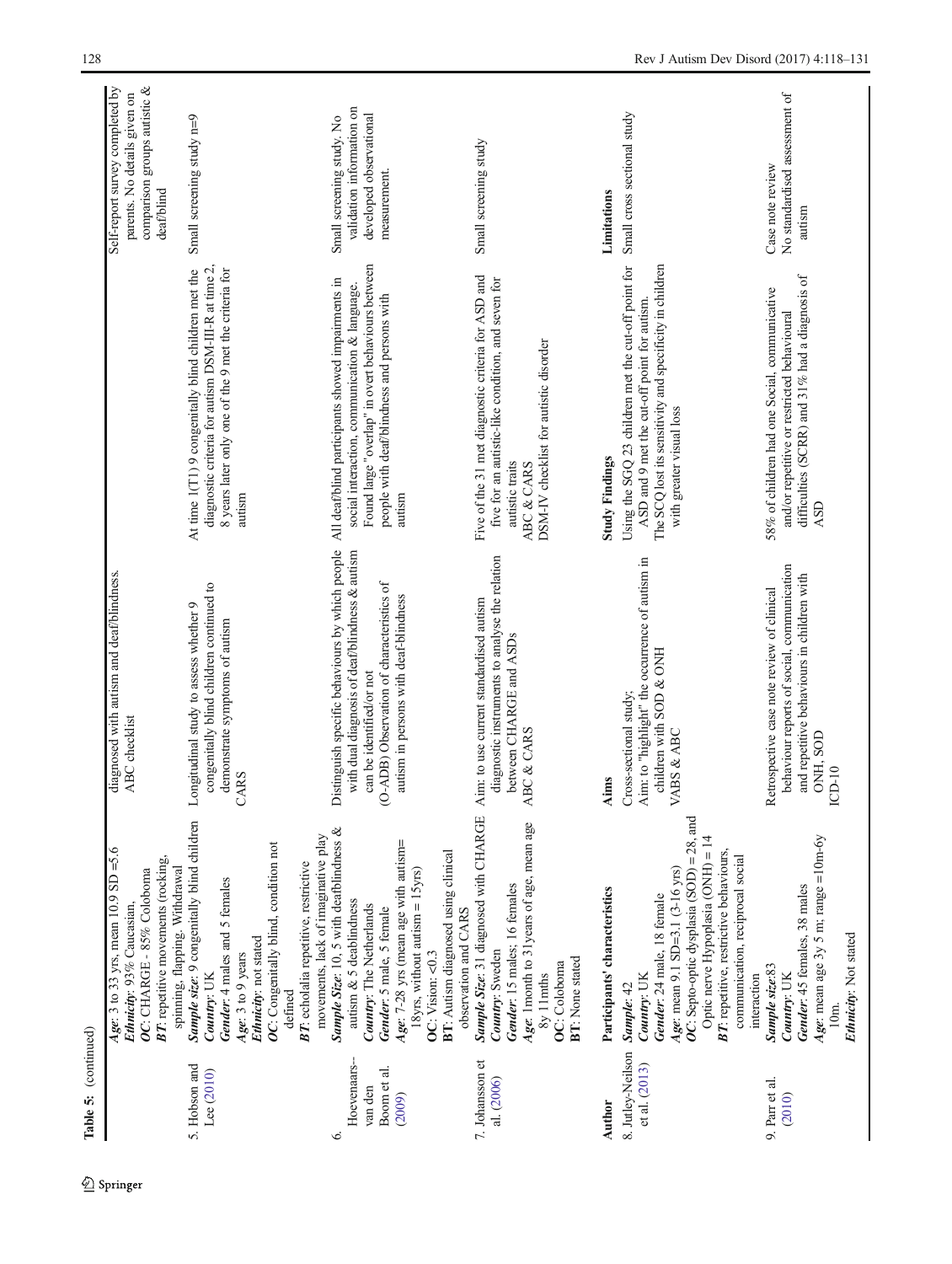|                 | OC: ONH, SOD                                    |                                                |                                                                             |                               |
|-----------------|-------------------------------------------------|------------------------------------------------|-----------------------------------------------------------------------------|-------------------------------|
|                 | BT: social, communication, repetitive,          |                                                |                                                                             |                               |
|                 | restrictive behaviours (not defined)            |                                                |                                                                             |                               |
| 0. Smith et al. | Sample size: 13                                 | Screening study to assess behavioural profiles | ASD symptoms were found to be moderate to strong Small screening study n=13 |                               |
| (2005)          | Country: Canada                                 | associated with CHARGE                         | in six of the ten children who were above the age of                        |                               |
|                 | Gender: 8 males & 5 females                     |                                                | 4-5 years.                                                                  |                               |
|                 | Age: 2yrs 9mths to 24 yrs, mean age 9 years     |                                                |                                                                             |                               |
|                 | Ethnicity: Not stated                           |                                                |                                                                             |                               |
|                 | OC: CHARGE                                      |                                                |                                                                             |                               |
|                 | BT: low adaptive behavioural skills, motor      |                                                |                                                                             |                               |
|                 | impairments                                     |                                                |                                                                             |                               |
| 1. Williams et  | Sample size: 9 children                         | Aim: to examine the utility of standard autism | Found the modified autism measures (ADOS and                                | Small screening study n=9, no |
| al. (2014)      | Country: US                                     | diagnostic measures in 9 children with severe  | ADI-R) demonstrated good agreement with                                     | matched control               |
|                 | Gender: 5 males, 4 females                      | vision loss                                    | clinical diagnoses                                                          |                               |
|                 | Age: 5-9 years.                                 | ADOS = Autism Diagnostic Observation           |                                                                             |                               |
|                 | Ethnicity: Not stated                           | schedule                                       |                                                                             |                               |
|                 | OC: ONH, SOD                                    |                                                |                                                                             |                               |
|                 | <b>BT:</b> social, communication and repetitive |                                                |                                                                             |                               |
|                 | behaviours                                      |                                                |                                                                             |                               |
|                 |                                                 |                                                |                                                                             |                               |

Table 5: (continued)

(continued)

demographics such as ethnicity, social class, IQ level or accounting for the wide age ranges in both of the subject group and control groups (if present) all of which limits the generalisabilty of the findings (Rogers and Ozonoff [2005](#page-13-0)).

## Implications for Autism Support Services

Given the current reported difficulties in differentiating whether certain developmental and behavioural features are caused by ophthalmic visual impairment or other neurological differences, it is important that individuals diagnosed with autism access regular optometry screening so that ophthalmic conditions can be either diagnosed or ruled out as being associated with an individual's day-today functioning.

Professionals supporting people with autism, particularly individuals with complex needs and limited verbal communication, need to recognise the potential for visual impairments amongst those that they support. An awareness of the similarity in traits means that autism support practitioners must be wary of attributing all impaired communication or stereotypy to an individual's autism diagnosis without considering the possibility of coincidental visual impairment—a phenomenon known as "diagnostic overshadowing" (Hepburn et al. [2014](#page-12-0); NICE [2012\)](#page-13-0).

Undiagnosed visual impairment is likely to severely impact quality of life. There is a need therefore for education and training that equip autism support practitioners with the awareness and skills to identify potential visual impairment, to refer individuals to optometry professionals if necessary, and to make necessary adjustments to service environments and support practices for individuals identified as having a visual impairment. Specialist autism services and optometry services are well placed to work collaboratively in order to develop eye care pathways as a means to promote equity of access to optometry assessment and to ensure autism-friendly optometry services (NICE [2012](#page-13-0); Venkat et al. [2012](#page-13-0)). Successful optometry processes are likely to require the presence of carers or autism practitioners with knowledge of an individual that they support and skills to address issues such as increased anxiety when attending appointments for optometry assessment (Chiri and Warfield [2011\)](#page-12-0). Optometrists may also need to undertake reasonable adjustments to diagnostic processes that enable access for assessment for people with autism (Coulter [2009;](#page-12-0) Turner and Robinson [2011\)](#page-13-0).

## Directions for Future Research

In systematically identifying and reviewing the literature relating to visual impairments in people with autism, it is evident that further research is required to investigate the prevalence of cooccurring autism and visual impairment. Researchers should also seek to ascertain whether it is possible to develop screening and diagnostic processes that can differentiate where common behavioural traits stem from visual impairment and where such traits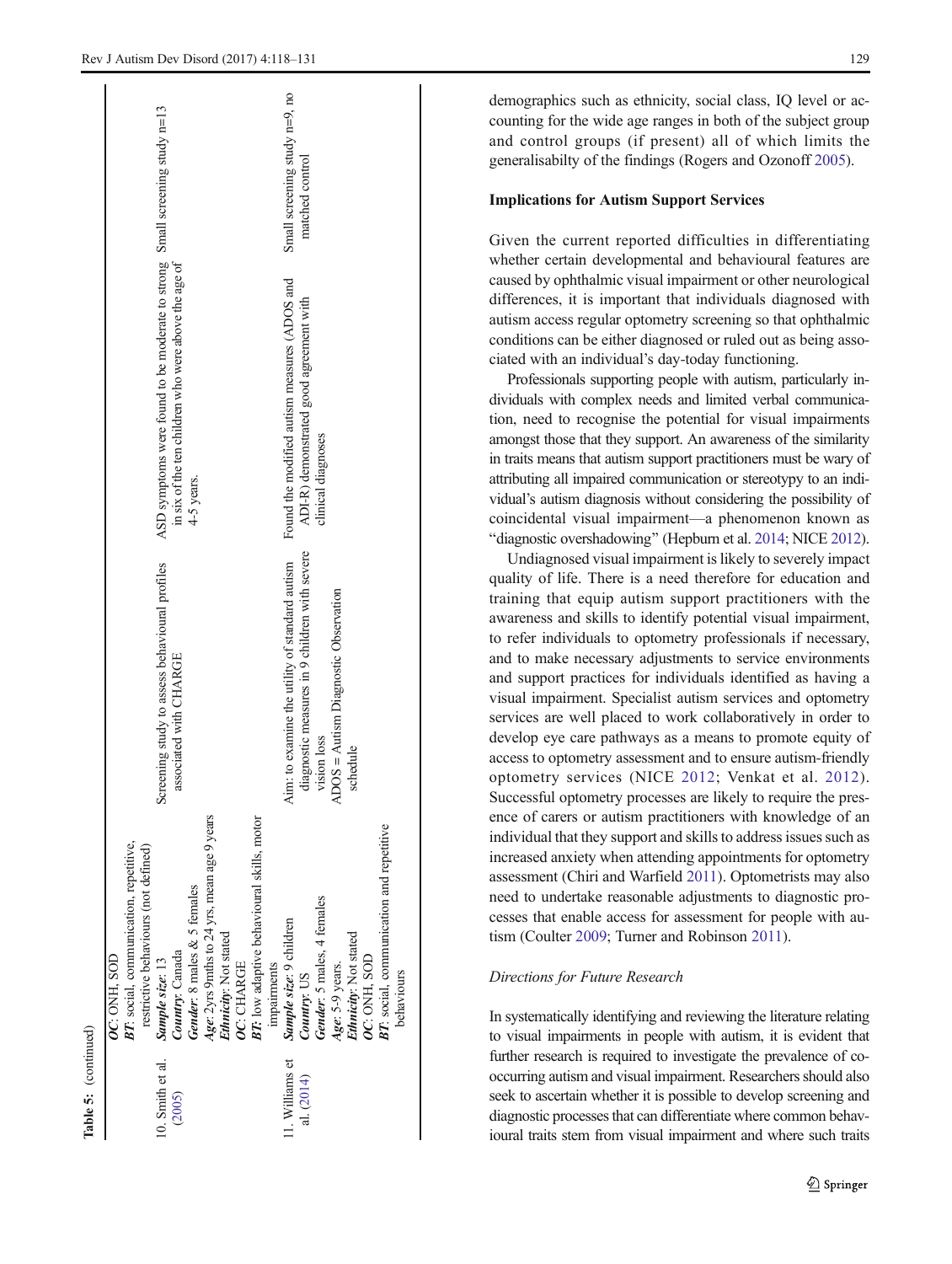<span id="page-12-0"></span>are rooted in other, neurodevelopmental differences that underlie Autism Spectrum Disorder. This may be achieved through standardised autism diagnostic measures that incorporate components for the assessment of sensory-impaired individuals. Further research is needed that provides detailed demographics of the subject groups under observation and the exact diagnoses of the visual impairment. It is hoped that the findings from this systematic review will raise awareness of the extent to which visual impairment may be experienced by people with autism, and this in turn will inform professional practice ensuring that individuals with autism and visual impairment receive appropriate diagnosis and support.

#### Compliance with Ethical Standards

Funding This review was funded by the Scottish Government through the Scottish Strategy for Autism

Conflict of Interest The authors declare that they have no conflict of interest

Open Access This article is distributed under the terms of the Creative Commons Attribution 4.0 International License (http:// creativecommons.org/licenses/by/4.0/), which permits unrestricted use, distribution, and reproduction in any medium, provided you give appropriate credit to the original author(s) and the source, provide a link to the Creative Commons license, and indicate if changes were made.

#### References

- Andrews, R., & Wyver, S. (2005). Autistic tendencies: are there different pathways for blindness and autism spectrum disorder? British Journal of Visual Impairment, 23(2), 52–57.
- American Psychiatric Association (2000). Diagnostic and statistical manual of mental disorders (4th ed, text rev.), Washington DC
- American Psychiatric Association (2013). Diagnostic and statistical manual of mental disorders (4th ed, text rev.), Washington DC
- Baron-Cohen, S., Scott, F. J., Allison, C., Williams, J., Bolton, P., Matthews, F. E., et al. (2009). Prevalence of autism-spectrum conditions: UK school-based population study. The British Journal of Psychiatry, 194(6), 500–509.
- Black, K., McCarus, C., Collins, M. L. Z., & Jensen, A. (2013). Ocular manifestations of autism in ophthalmology. Strabismus, 21(2), 98–102.
- Bowler, D. (2007). Autism spectrum disorders: psychological theory and research. West Sussex: John Wiley & Sons, Ltd.
- Brown, R., Hobson, R. P., & Lee, A. (1997). Are there "autistic-like" features in congenitally blind children? Journal of Child Psychology and Psychiatry, 38(6), 693–703.
- Carvill, S. (2001). Sensory impairments, intellectual disability and psychiatry. Journal of Intellectual Disability Research, 45(6), 467–483.

Cass, H. (1998). Visual impairment and autism. Autism, 2(2), 117–138.

Chiri, G., & Warfield, M. E. (2011). Unmet need and problems accessing core health care services for children with Autism Spectrum Disorder. Maternal and Child Health Journal, 16(5), 1081–1091.

- Coulter, R. A. (2009). Understanding the visual symptoms of individuals with autism spectrum disorder (ASD). Optometry and Vision Development, 40(3), 164–175.
- Dammeyer, J. (2014). Symptoms of autism among children with congenital deafblindness. Journal of Autism and Developmental Disorder, 44, 1095–1102.
- Emerson, E., & Robertson, J. (2011). The estimated prevalence of visual impairment among people with learning disabilities in the UK.
- Ezegwui, I. R., Lawrence, A. E., Aghaji, A. E., Okoye, O. I., Okoye, O., Onwsigwe, E. N., et al. (2014). Refractive errors in children with autism in a developing country. Nigerian Journal of Clinical Practice, 17(4), 467–470.
- Fazzi, E., Rossi, M., Signorini, S., Rossi, G., Bianchi, P. E., & Lanzi, G. (2007). Leber's congenital amaurosis: is there an autistic component? Developmental Medicine and Child Neurology, 49, 503–507.
- Fombonne, E., Quirke, S., & Hagen, A. (Eds.). (2011). Epidemiology of pervasive development disorders (Vol. 90–111). New York: Oxford University Press.
- Friedman, D. S., Repka, M. X., Katz, J., Giordano, L., Ibironke, J., Hawse, P., et al. (2009). Prevalence of amblyopia and strabismus in white and African American children aged 6 through 71 months: the Baltimore Pediatric Eye Disease Study. Ophthamology, 116(11), 2128–2134.
- Gal, E., Dyck, M. J., & Passmore, A. (2008). The relationship between stereotyped movements and self-injurious behavior in children with developmental or sensory disabilities. Research in Developmental Disabilities, 30, 342–352.
- Hartshorne, T. S., Grialou, T. L., & Parker, K. R. (2005). Autistic-like behavior in CHARGE syndrome. American Journal of Medical Genetics, 133A, 257–261.
- Hepburn, S., Stern, J. A., Blakeley-Smith, A., Lila, K., Kimel, L. K., & Reaven, J. (2014). Complex psychiatric comorbidity of a treatmentseeking youth in Autism Spectrum Disorder and anxiety symptoms. Journal of Mental Health Research in Intellectual Disabilities, 7(4), 359–378.
- Hobson, R. P., & Lee, A. (2010). Reversible autism among congenitally blind children? A controlled follow-up study. Journal of Child Psychology and Psychiatry, 51, 1235–1241.
- Hobson, R. P., Lee, A., & Brown, R. (1999). Autism and congenital blindness. Journal of Autism and Developmental Disorder, 29(1), 45–56.
- Hoevenaars-van den Boom, M. A., Antonissen, A. C., Knoors, H., & Vervloed, M. P. (2009). Differentiating characteristics of deafblindness and autism in people with congenital deafblindness and profound intellectual disability. Journal of Intellectual Disability Research, 53, 548–558.
- Ikeda, J., Davitt, B. V., Ultmann, M., Maxim, R., & Cruz, O. A. (2013). Brief report: incidence of ophthalmologic disorders in children with autism. Journal of Autism and Developmental Disorder, 43, 1447–1451.
- Johansson, M., Rastam, M., Billstedt, E., Danielsson, S., Stromland, K., Miller, M., et al. (2006). Autism spectrum disorders and underlying brain pathology in CHARGE association. Developmental Medicine and Child Neurology, 48, 40–50.
- Jutley-Neilson, J., Harris, G., & Kirk, J. (2013). The identification and measurement of autistic features in children with septo-optic dysplasia, optic nerve hypoplasia and isolated hypopituitarism. Research in Developmental Disabilities, 34, 4310–4318.
- Kabatas, E. U., Ozer, P. A., Ertugrul, G. T., Kurtul, B. E., Bodur, S., & Alan, B. E. (2015). Initial ophthalmic findings in Turkish children with autism spectrum disorder. Journal of Autism and Developmental Disorder, 45(8), 2578–2581.
- Kaplan, M., Rimland, B., & Edelson, S. M. (1999). Strabismus in autism spectrum disorder. Focus on Autism and Other Developmental Disabilities, 14, 101–105.
- Kielinen, M., Rantala, H., Timonen, E., Linna, S., & Moilanen, I. (2004). Associated medical disorders and disabilities in children with autistic disorder. Autism, 8(49–60).